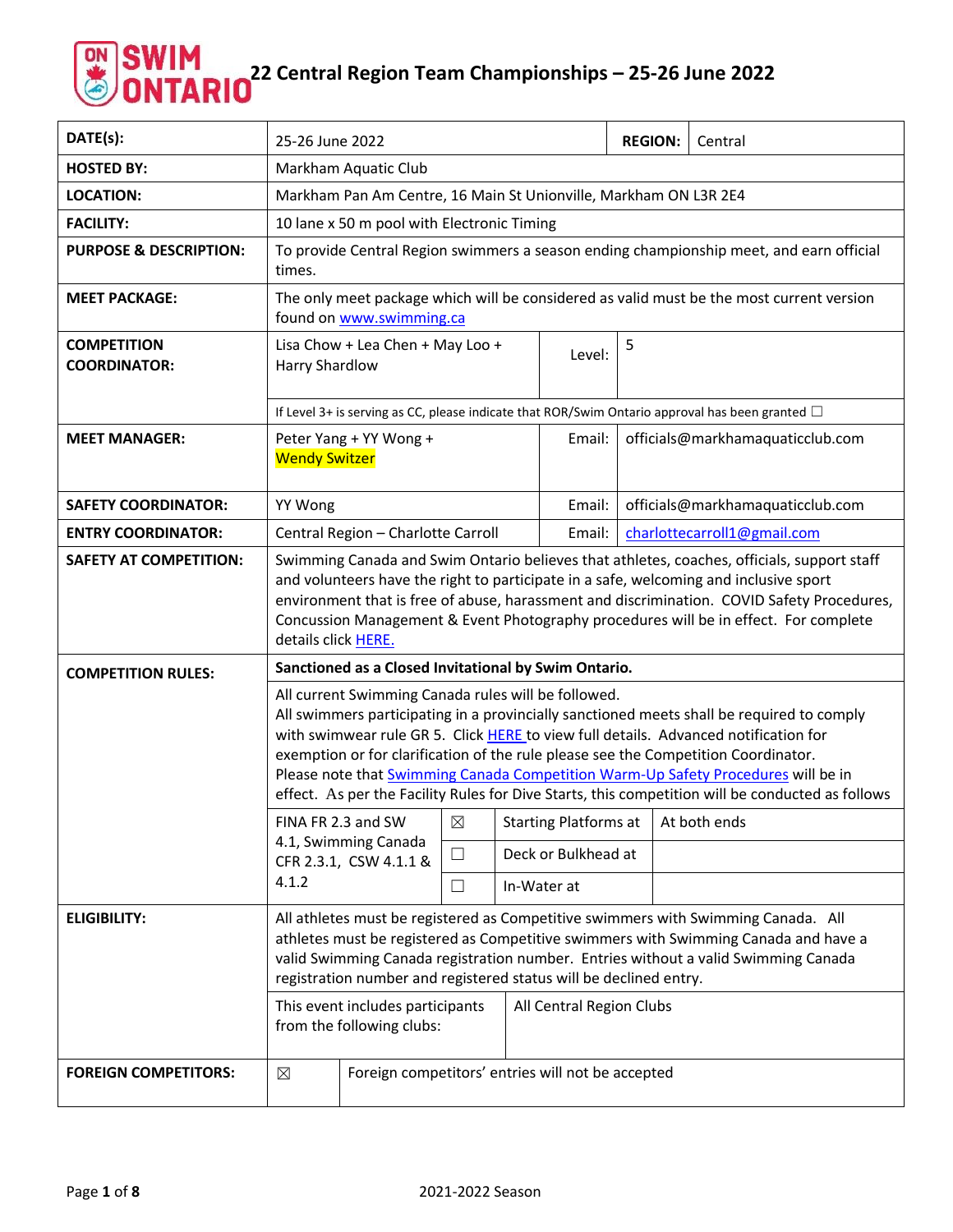| <b>COVID RELATED</b><br><b>REQUIREMENTS:</b> |             | Markham Aquatic Club will follow all facility & health regulations and/or Ontario<br>provincial orders. Participants (swimmers, coaches, officials and support staff) are reminded<br>that they are bound by the Acknowledgment & Assumption of Risk and COVID Attestation<br>executed as part of their registration.<br>. Individuals are responsible to ensure all facility rules and requirements are followed.<br>• Participants must conduct a COVID self-assessment and not enter the facility if any<br>symptoms are present, or if they need to isolate because of close contact or travel.<br>· Spectators will be permitted based on current Ontario regulations and may be limited. All<br>facility rules must be followed.<br>• All participants (swimmers, coaches, officials, etc.) and spectators are to feel safe and<br>welcome to wear a mask and physical distance when in the facility and on deck should<br>they so choose.<br>• Mask wearing remains a best practice in reducing the spread of COVID-19.<br>Physical Distancing and Capacity Limits: The City of Markham is asking all<br>participants to continue to maintain a 2 metre (6 feet) distance from others<br>wherever possible, and to continue to limit the number of people that gather<br>together in common spaces. |                                                                                                                                                                                                                                                          |     |                                                                                      |  |  |
|----------------------------------------------|-------------|------------------------------------------------------------------------------------------------------------------------------------------------------------------------------------------------------------------------------------------------------------------------------------------------------------------------------------------------------------------------------------------------------------------------------------------------------------------------------------------------------------------------------------------------------------------------------------------------------------------------------------------------------------------------------------------------------------------------------------------------------------------------------------------------------------------------------------------------------------------------------------------------------------------------------------------------------------------------------------------------------------------------------------------------------------------------------------------------------------------------------------------------------------------------------------------------------------------------------------------------------------------------------------------------------------|----------------------------------------------------------------------------------------------------------------------------------------------------------------------------------------------------------------------------------------------------------|-----|--------------------------------------------------------------------------------------|--|--|
| <b>AGE UP DATE:</b>                          |             | Ages submitted are to be as                                                                                                                                                                                                                                                                                                                                                                                                                                                                                                                                                                                                                                                                                                                                                                                                                                                                                                                                                                                                                                                                                                                                                                                                                                                                                | 25 June 2022                                                                                                                                                                                                                                             |     |                                                                                      |  |  |
| <b>ENTRY LIMITS:</b>                         |             | The maximum number of participants per session is                                                                                                                                                                                                                                                                                                                                                                                                                                                                                                                                                                                                                                                                                                                                                                                                                                                                                                                                                                                                                                                                                                                                                                                                                                                          |                                                                                                                                                                                                                                                          | 500 |                                                                                      |  |  |
|                                              |             | Each club is limited to the following number of swimmers<br>n/a                                                                                                                                                                                                                                                                                                                                                                                                                                                                                                                                                                                                                                                                                                                                                                                                                                                                                                                                                                                                                                                                                                                                                                                                                                            |                                                                                                                                                                                                                                                          |     |                                                                                      |  |  |
|                                              |             | The maximum number of<br>entries per swimmer is                                                                                                                                                                                                                                                                                                                                                                                                                                                                                                                                                                                                                                                                                                                                                                                                                                                                                                                                                                                                                                                                                                                                                                                                                                                            | 6 individual events and 2 relays                                                                                                                                                                                                                         |     |                                                                                      |  |  |
| <b>ENTRY SUBMISSIONS:</b>                    |             |                                                                                                                                                                                                                                                                                                                                                                                                                                                                                                                                                                                                                                                                                                                                                                                                                                                                                                                                                                                                                                                                                                                                                                                                                                                                                                            | Entries must be submitted through the Swimming Canada online entries system at<br>www.swimming.ca. Meet Management will not accept entries via email.                                                                                                    |     |                                                                                      |  |  |
|                                              |             | Entries must include all attending coaches.                                                                                                                                                                                                                                                                                                                                                                                                                                                                                                                                                                                                                                                                                                                                                                                                                                                                                                                                                                                                                                                                                                                                                                                                                                                                |                                                                                                                                                                                                                                                          |     |                                                                                      |  |  |
|                                              | $\Box$      | NT entries are not permitted                                                                                                                                                                                                                                                                                                                                                                                                                                                                                                                                                                                                                                                                                                                                                                                                                                                                                                                                                                                                                                                                                                                                                                                                                                                                               |                                                                                                                                                                                                                                                          |     |                                                                                      |  |  |
|                                              | ⊠           |                                                                                                                                                                                                                                                                                                                                                                                                                                                                                                                                                                                                                                                                                                                                                                                                                                                                                                                                                                                                                                                                                                                                                                                                                                                                                                            | Entries must be submitted using provable times, recorded during the qualifying<br>submit those times and not enter swimmers with "NT".                                                                                                                   |     | period. Swimmers with provable times recorded during the qualifying period must      |  |  |
|                                              | ⊠           |                                                                                                                                                                                                                                                                                                                                                                                                                                                                                                                                                                                                                                                                                                                                                                                                                                                                                                                                                                                                                                                                                                                                                                                                                                                                                                            | in 4 or more Central Region 'B' Championship individual events                                                                                                                                                                                           |     | Meet De-Qualifying - swimmers are de-qualified from this meet if they have qualified |  |  |
|                                              | ⊠           | <b>Event Qualifying</b><br>standard for entry is:                                                                                                                                                                                                                                                                                                                                                                                                                                                                                                                                                                                                                                                                                                                                                                                                                                                                                                                                                                                                                                                                                                                                                                                                                                                          | Check Schedule of Events for exact standard:<br>10&U, 11, 12 - Qual is H FS (Festival + 35%), De-Qual is D FS<br>13 - Qual is F FS (Festival +25%), De-Qual is C FS<br>14, 15 - Qual is E, De-qual is C<br>16&O - Qual is E (16-16), De-Qual is C (17&O) |     |                                                                                      |  |  |
|                                              | $\boxtimes$ | <b>Meet Qualifying</b>                                                                                                                                                                                                                                                                                                                                                                                                                                                                                                                                                                                                                                                                                                                                                                                                                                                                                                                                                                                                                                                                                                                                                                                                                                                                                     | 50 Breast, 50 Fly, 50 Back are not qualifying events                                                                                                                                                                                                     |     | Swimmer must be entered in a least 1 qualifying event. Note -                        |  |  |
|                                              | $\boxtimes$ | <b>Bonus Swims</b>                                                                                                                                                                                                                                                                                                                                                                                                                                                                                                                                                                                                                                                                                                                                                                                                                                                                                                                                                                                                                                                                                                                                                                                                                                                                                         | Bonus swims allowed up to max entry limit (6 ind. Events)                                                                                                                                                                                                |     |                                                                                      |  |  |
|                                              | ⊠           | <b>Qualifying period</b><br>for entry to the meet<br>is:                                                                                                                                                                                                                                                                                                                                                                                                                                                                                                                                                                                                                                                                                                                                                                                                                                                                                                                                                                                                                                                                                                                                                                                                                                                   | Since 1 September 2019                                                                                                                                                                                                                                   |     |                                                                                      |  |  |
|                                              | ⊠           |                                                                                                                                                                                                                                                                                                                                                                                                                                                                                                                                                                                                                                                                                                                                                                                                                                                                                                                                                                                                                                                                                                                                                                                                                                                                                                            | Relay swimmers must be entered in a non-relay event in order to compete.                                                                                                                                                                                 |     |                                                                                      |  |  |
| <b>CONVERSION:</b>                           | ⊠           |                                                                                                                                                                                                                                                                                                                                                                                                                                                                                                                                                                                                                                                                                                                                                                                                                                                                                                                                                                                                                                                                                                                                                                                                                                                                                                            | Submit LCM seed times. Entry times can be converted at 2%.                                                                                                                                                                                               |     |                                                                                      |  |  |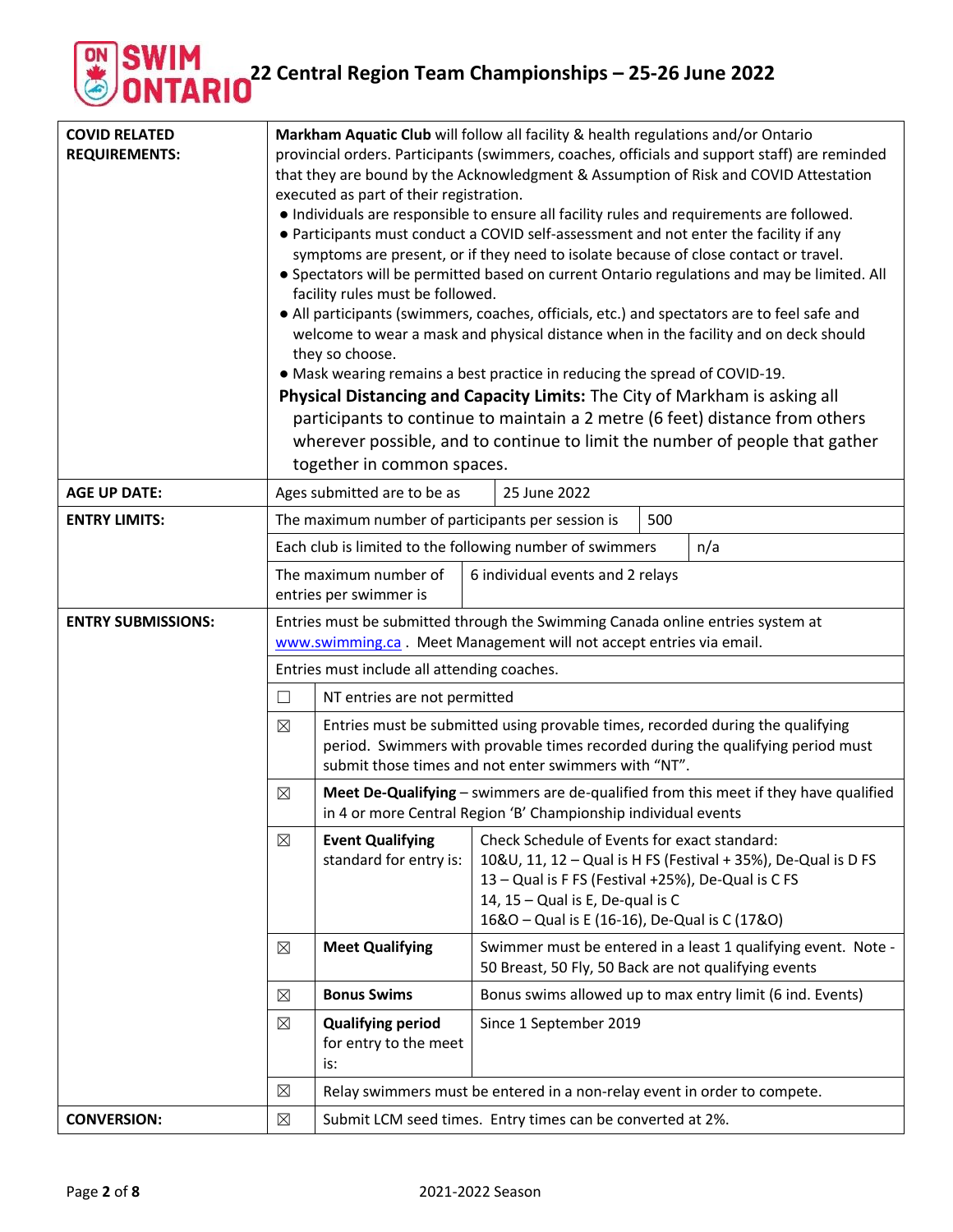| <b>ENTRY DEADLINE:</b>                 | 10 June 2022                                                          |                                                                                                                                                                                                                                                                                                                                                                                                                   |         |                     |         |  |  |  |
|----------------------------------------|-----------------------------------------------------------------------|-------------------------------------------------------------------------------------------------------------------------------------------------------------------------------------------------------------------------------------------------------------------------------------------------------------------------------------------------------------------------------------------------------------------|---------|---------------------|---------|--|--|--|
|                                        |                                                                       | Changes to entries will be accepted until<br>20 June 2022                                                                                                                                                                                                                                                                                                                                                         |         |                     |         |  |  |  |
| <b>ENTRY FEE:</b>                      | ×                                                                     | No Fee                                                                                                                                                                                                                                                                                                                                                                                                            |         |                     |         |  |  |  |
|                                        | ⊠                                                                     | Individual Events                                                                                                                                                                                                                                                                                                                                                                                                 | \$15.00 | <b>Relay Events</b> | \$16.00 |  |  |  |
|                                        |                                                                       | Swimmer Fee                                                                                                                                                                                                                                                                                                                                                                                                       |         |                     |         |  |  |  |
|                                        | Please make cheque payable to Markham Aquatic Club<br>Payment Method: |                                                                                                                                                                                                                                                                                                                                                                                                                   |         |                     |         |  |  |  |
| <b>COACH'S</b><br><b>REGISTRATION:</b> |                                                                       | Meet management will cross reference the list of coaches submitted with entries at this<br>competition with the Swim Ontario Compliance lists. If a coach is not on this list, meet<br>management is obligated to enforce the Swimming Canada policy and not permit that coach<br>to attend the meet. Meet management will forward Swim Ontario a list of coaches who they<br>have found to be in non-compliance. |         |                     |         |  |  |  |
| <b>SEEDING:</b>                        | ⊠                                                                     | Seeding will be in order of times entered, slowest to fastest, as converted pursuant to<br>the conversion process as per meet package, followed by swimmers entered with NT<br>(no times).                                                                                                                                                                                                                        |         |                     |         |  |  |  |

|                  | <b>Schedule of Sessions</b> |                                        |               |                            |                                        |                                              |  |  |  |  |  |  |  |
|------------------|-----------------------------|----------------------------------------|---------------|----------------------------|----------------------------------------|----------------------------------------------|--|--|--|--|--|--|--|
| <b>Session #</b> | <b>Date</b>                 | Warm-up period<br>(i.e. 1:00pm-1:50pm) | # of warm-ups | <b>Start of</b><br>session | Approx.<br><b>Finish of</b><br>session | <b>Time</b><br><b>Final/Heats</b><br>/Finals |  |  |  |  |  |  |  |
| $1 - 118U$       | 25 Jun 2022                 | $8:00 - 8:55$ am                       | 1             | $9:00$ am                  | $11:30$ am                             | <b>Time Finals</b>                           |  |  |  |  |  |  |  |
| $2 - 12 - 13$    | 25 Jun 2022                 | 11:30 am-12:25 pm                      | 1             | 12:30 pm                   | $4:00 \text{ pm}$                      | <b>Time Finals</b>                           |  |  |  |  |  |  |  |
| $3 - 1480$       | 25 Jun 2022                 | 4:00-4:55 pm                           | 1             | $5:00$ pm                  | $8:15$ pm                              | <b>Time Finals</b>                           |  |  |  |  |  |  |  |
| $4 - 118U$       | 26 Jun 2022                 | $8:00 - 8:55$ am                       | 1             | $9:00$ am                  | $11:30$ pm                             | <b>Time Finals</b>                           |  |  |  |  |  |  |  |
| $5 - 12 - 13$    | 26 Jun 2022                 | 11:30 am-12:25 pm                      | 1             | 12:30 pm                   | $4:00 \text{ pm}$                      | <b>Time Finals</b>                           |  |  |  |  |  |  |  |
| $6 - 1480$       | 26 Jun 2022                 | $4:00 - 4:55$ pm                       | 1             | $5:00$ pm                  | $8:30$ pm                              | <b>Time Finals</b>                           |  |  |  |  |  |  |  |

| <b>MIXED-GENDER:</b> | An exemption from the requirement to swim events in gender separated events due to limited<br>time, developmental opportunities or facility requirements and/or due to a missed swim, where on<br>an exception basis, a referee agrees to have the swimmer swim with a heat of an opposite gender<br>event.                                                                                                                                                                                                                                                                                                           |
|----------------------|-----------------------------------------------------------------------------------------------------------------------------------------------------------------------------------------------------------------------------------------------------------------------------------------------------------------------------------------------------------------------------------------------------------------------------------------------------------------------------------------------------------------------------------------------------------------------------------------------------------------------|
|                      | In spite of these exemptions, any swimmer who achieves a record time at a competition that<br>recognizes records at any level (regional, provincial, national etc, whether age group or open) will<br>not be recognized for that record unless the coach has advised the referee prior to the start of the<br>session that there is a possibility of the record being broken, and the referee insures that the<br>swimmer competes with competitors of the same gender for his/her heat.<br>In the event that mixed gender swims are permitted, the results must still be posted separately by<br>gender of swimmers. |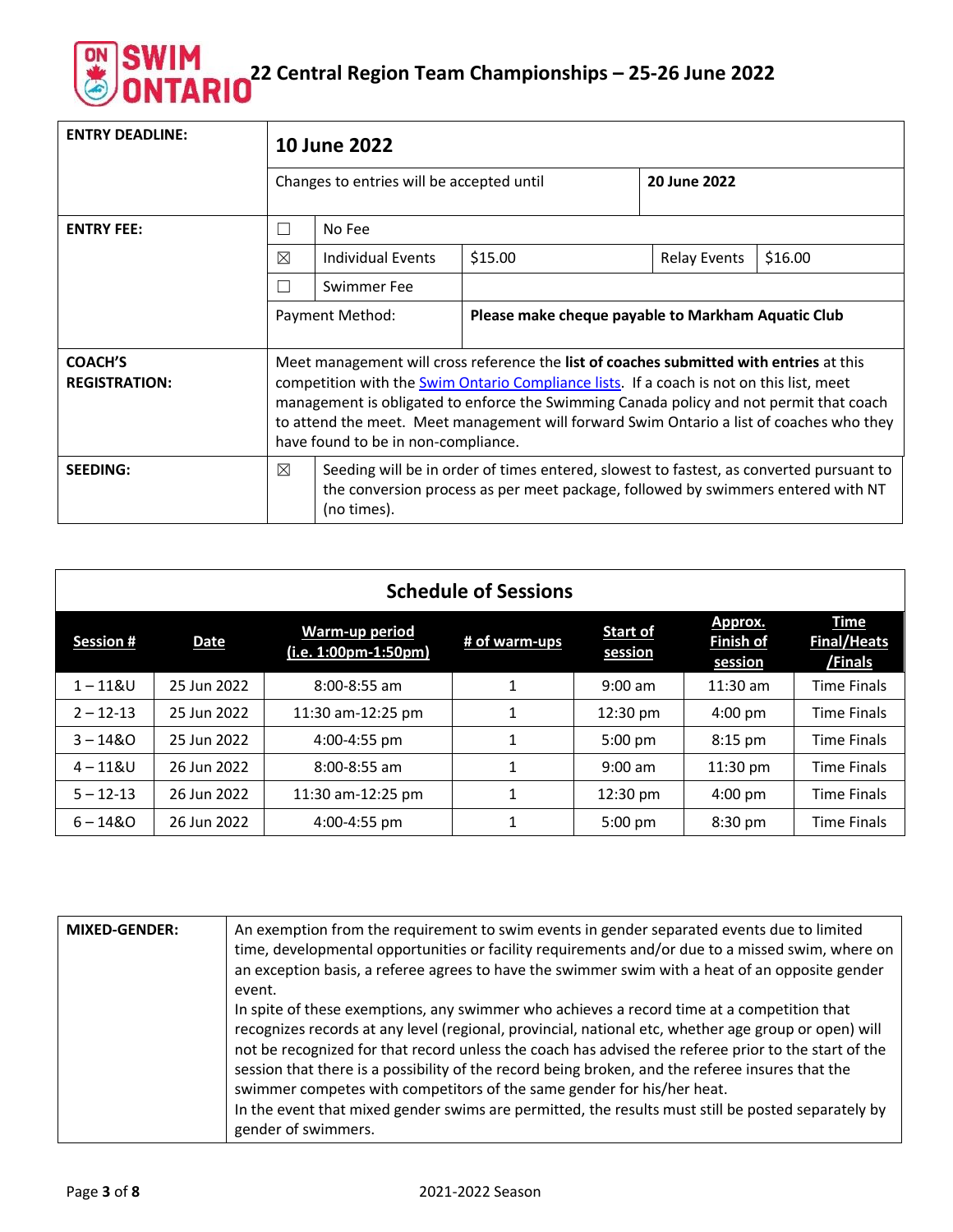| <b>CHECKIN AND</b><br><b>SCRATCHES:</b> | $\boxtimes$ | There will be no scratch deadline for<br>For any events<br>the following: |                                                                                                                        |                                                                 |                                                                                                                                                                                                                                                           |  |
|-----------------------------------------|-------------|---------------------------------------------------------------------------|------------------------------------------------------------------------------------------------------------------------|-----------------------------------------------------------------|-----------------------------------------------------------------------------------------------------------------------------------------------------------------------------------------------------------------------------------------------------------|--|
|                                         | $\boxtimes$ | session.                                                                  |                                                                                                                        |                                                                 | Scratches are to be made at the clerk of course desk 30 minutes prior to the start of each                                                                                                                                                                |  |
|                                         | $\Box$      | session.                                                                  |                                                                                                                        |                                                                 | All swimmers are required to check in with the Clerk of Course 30 minutes prior to each                                                                                                                                                                   |  |
|                                         | $\Box$      | events:                                                                   | There is a positive check in 30 minutes<br>before the start of the session at the<br>Clerk of Course for the following |                                                                 |                                                                                                                                                                                                                                                           |  |
|                                         | $\Box$      |                                                                           |                                                                                                                        | A scratch deadline will apply for finals.                       |                                                                                                                                                                                                                                                           |  |
|                                         |             | П                                                                         |                                                                                                                        |                                                                 | 30 minutes following the posting of results of last event of prelims sessions                                                                                                                                                                             |  |
|                                         |             | $\Box$                                                                    |                                                                                                                        | 30 minutes following the posting of results of respective event |                                                                                                                                                                                                                                                           |  |
| <b>PENALTIES:</b>                       | $\boxtimes$ |                                                                           |                                                                                                                        |                                                                 | No scratch penalty shall be imposed for late or day of scratches or No-Shows                                                                                                                                                                              |  |
| <b>DECK ENTRIES:</b>                    | $\boxtimes$ |                                                                           |                                                                                                                        | No Deck Entries are permitted                                   |                                                                                                                                                                                                                                                           |  |
|                                         | $\Box$      |                                                                           |                                                                                                                        |                                                                 | Deck Entries are Exhibition Only. They are not eligible for scoring or awards.<br>Deck entries will be accepted for empty lanes only (no new heats will be created).                                                                                      |  |
|                                         | $\Box$      |                                                                           |                                                                                                                        |                                                                 | Event Deck Entries are permitted for swimmers already entered in the competition.                                                                                                                                                                         |  |
|                                         | $\Box$      |                                                                           |                                                                                                                        | Swimming Canada ID is provided to Meet Management.              | Swimmer Deck Entries are permitted provided proof of registered status with valid                                                                                                                                                                         |  |
|                                         | $\Box$      | Fee                                                                       |                                                                                                                        | \$                                                              |                                                                                                                                                                                                                                                           |  |
| <b>OFFICIAL SPLIT TIMES:</b>            | $\Box$      |                                                                           |                                                                                                                        | Official Split requests are not permitted.                      |                                                                                                                                                                                                                                                           |  |
|                                         | $\boxtimes$ |                                                                           |                                                                                                                        |                                                                 | Meet management requires that any coach wishing to rely on a time achieved by the<br>swimmer for an interval shorter than the total distance of the event shall so advise the<br>Referee prior to the commencement of the session (or event) in question. |  |
| <b>RECORDS:</b>                         | $\boxtimes$ |                                                                           |                                                                                                                        | for provincial or national records.                             | Swim Ontario has a completed certified pool length survey (25m and 50m pool only) for the<br>aforementioned swimming pool and swim times achieved at this competition will be eligible                                                                    |  |
|                                         | $\Box$      | national records.                                                         |                                                                                                                        |                                                                 | Swim times achieved at this competition will NOT be used for applications of provincial and                                                                                                                                                               |  |
| <b>MEET RESULTS:</b>                    |             |                                                                           |                                                                                                                        |                                                                 | Official Results will be posted within 48 hours of completion of the meet to www.swimming.ca                                                                                                                                                              |  |
|                                         | $\boxtimes$ |                                                                           |                                                                                                                        | The meet program will be run on Hy-Tek Meet Manager.            |                                                                                                                                                                                                                                                           |  |
|                                         | ⊠           |                                                                           |                                                                                                                        | this meet. Please use Meet Mobile or Live Results.              | Results will be posted as quickly as possible at the meet. Paper Results will not be posted at                                                                                                                                                            |  |
|                                         | ⊠           |                                                                           |                                                                                                                        | Live Results / Meet Mobile are available.                       |                                                                                                                                                                                                                                                           |  |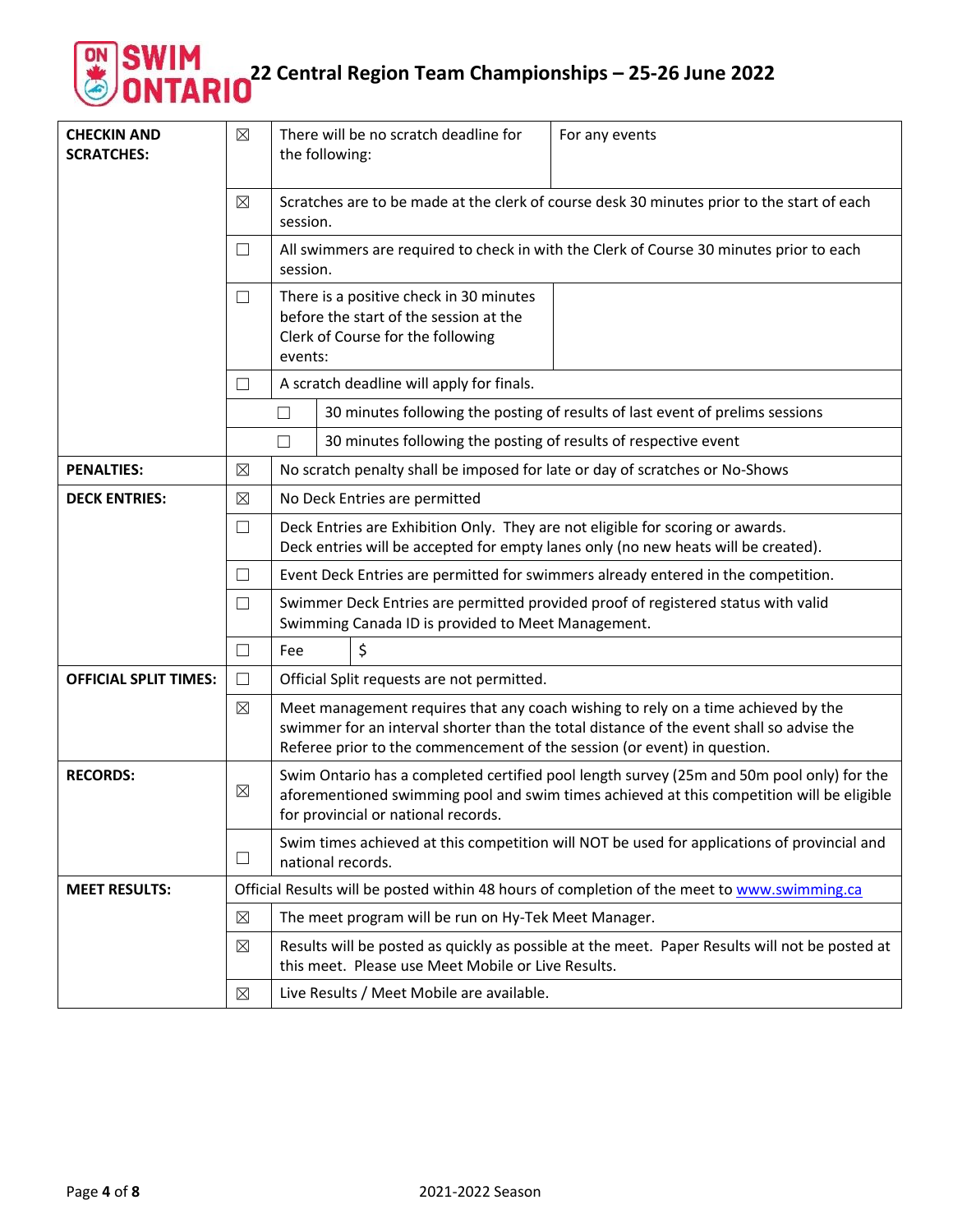| <b>SCORING:</b>     | $\Box$                                                                                         | No Scoring                                                                          |  |  |  |  |  |
|---------------------|------------------------------------------------------------------------------------------------|-------------------------------------------------------------------------------------|--|--|--|--|--|
|                     | ⊠                                                                                              | The following will be scored:                                                       |  |  |  |  |  |
|                     |                                                                                                | <b>Team Points</b>                                                                  |  |  |  |  |  |
|                     |                                                                                                | Individual Events - 15-12-10-8-6-5-4-3-2-1                                          |  |  |  |  |  |
|                     |                                                                                                | Relay Events - 30-28-26-24-22-20-18-16-14-12-10-9-8-7-6-5-4-3-2-1                   |  |  |  |  |  |
|                     |                                                                                                | No Individual High Point                                                            |  |  |  |  |  |
| <b>AWARDS:</b>      | □                                                                                              | No awards                                                                           |  |  |  |  |  |
|                     | $\boxtimes$                                                                                    | The following will be awarded:                                                      |  |  |  |  |  |
|                     |                                                                                                | Medals - Gold, Silver, Bronze                                                       |  |  |  |  |  |
|                     |                                                                                                | - Individual Event Age Groups (10&U, 11, 12, 13, 14, 15, 16&O)                      |  |  |  |  |  |
|                     |                                                                                                | - Relay Event Age Groups (11&U, 12-13, 14&O)                                        |  |  |  |  |  |
| <b>ADDITIONAL</b>   | Individuals are responsible to ensure all entrance to the facility requirements have been met. |                                                                                     |  |  |  |  |  |
| <b>INFORMATION:</b> |                                                                                                |                                                                                     |  |  |  |  |  |
|                     |                                                                                                | Lockers will be available but limited, please bring your own lock.                  |  |  |  |  |  |
|                     | $\bullet$                                                                                      | NO FOOD or DRINK ON DECK, except for water.                                         |  |  |  |  |  |
|                     |                                                                                                | If any registered officials from each attending club are interested in officiating, |  |  |  |  |  |
|                     |                                                                                                | please send an email to officials@markhamaquaticclub.com                            |  |  |  |  |  |
|                     | $\bullet$                                                                                      | Grab and go bagged lunch/snack will be provided to those coaches and officials      |  |  |  |  |  |
|                     |                                                                                                | working adjacent sessions                                                           |  |  |  |  |  |
|                     |                                                                                                | <b>Nearby Amenities:</b>                                                            |  |  |  |  |  |
|                     |                                                                                                | Restaurants / Grocery Stores / Tim Hortons                                          |  |  |  |  |  |
|                     |                                                                                                |                                                                                     |  |  |  |  |  |

#### **SCHEDULE OF EVENTS:**

|                | <b>Session 1 - Saturday Morning - 11&amp;U</b> |              |                        |                 |                |      |                        |         |  |  |  |  |
|----------------|------------------------------------------------|--------------|------------------------|-----------------|----------------|------|------------------------|---------|--|--|--|--|
|                | Warm-up: 8:00 am                               |              |                        |                 |                |      |                        |         |  |  |  |  |
|                | Start: 9:00 am                                 |              |                        |                 |                |      |                        |         |  |  |  |  |
|                |                                                | <b>GIRLS</b> |                        | <b>EVENTS</b>   |                |      | <b>BOYS</b>            |         |  |  |  |  |
| Event          | Age                                            | De-Qual      | Qual                   |                 | Event          | Age  | De-Qual                | Qual    |  |  |  |  |
|                | 10&U                                           | 3:41.70      | 4:20.25                | 200 IM          | $\overline{2}$ | 10&U | 3:45.22                | 4:24.38 |  |  |  |  |
|                | 11                                             | 3:22.93      | 3:58.22                |                 |                | 11   | 3:25.28                | 4:00.98 |  |  |  |  |
| 3              | 10&U                                           |              | Not a qualifying event | 50 BREAST       | 4              | 10&U | Not a qualifying event |         |  |  |  |  |
|                | 11                                             |              |                        |                 |                | 11   |                        |         |  |  |  |  |
| 5              | 10&U                                           | 1:28.39      | 1:43.76                | <b>100 FREE</b> | 6              | 10&U | 1:30.13                | 1:45.80 |  |  |  |  |
|                | 11                                             | 1:20.88      | 1:34.95                |                 |                | 11   | 1:22.03                | 1:36.30 |  |  |  |  |
| $\overline{7}$ | 11                                             | 3:49.93      | 4:29.92                | 200 BREAST      | 8              | 11   | 4:00.33                | 4:42.12 |  |  |  |  |
| 9              | 10&U                                           |              |                        | <b>50 FLY</b>   | 10             | 10&U |                        |         |  |  |  |  |
|                | 11                                             |              | Not a qualifying event |                 |                | 11   | Not a qualifying event |         |  |  |  |  |
| 11             | 10&U                                           | 1:41.10      | 1:58.68                |                 |                | 10&U | 1:43.98                | 2:02.07 |  |  |  |  |
|                | 11                                             | 1:33.00      | 1:49.19                | 100 BACK        | 12             | 11   | 1:34.16                | 1:50.54 |  |  |  |  |
| 13             | 11                                             | 3:41.84      | 4:20.42                | 200 FLY         | 14             | 11   | 4:08.41                | 4:51.61 |  |  |  |  |
| 15             | 11&U                                           |              |                        | 4x50 FREE       | 16             | 11&U |                        |         |  |  |  |  |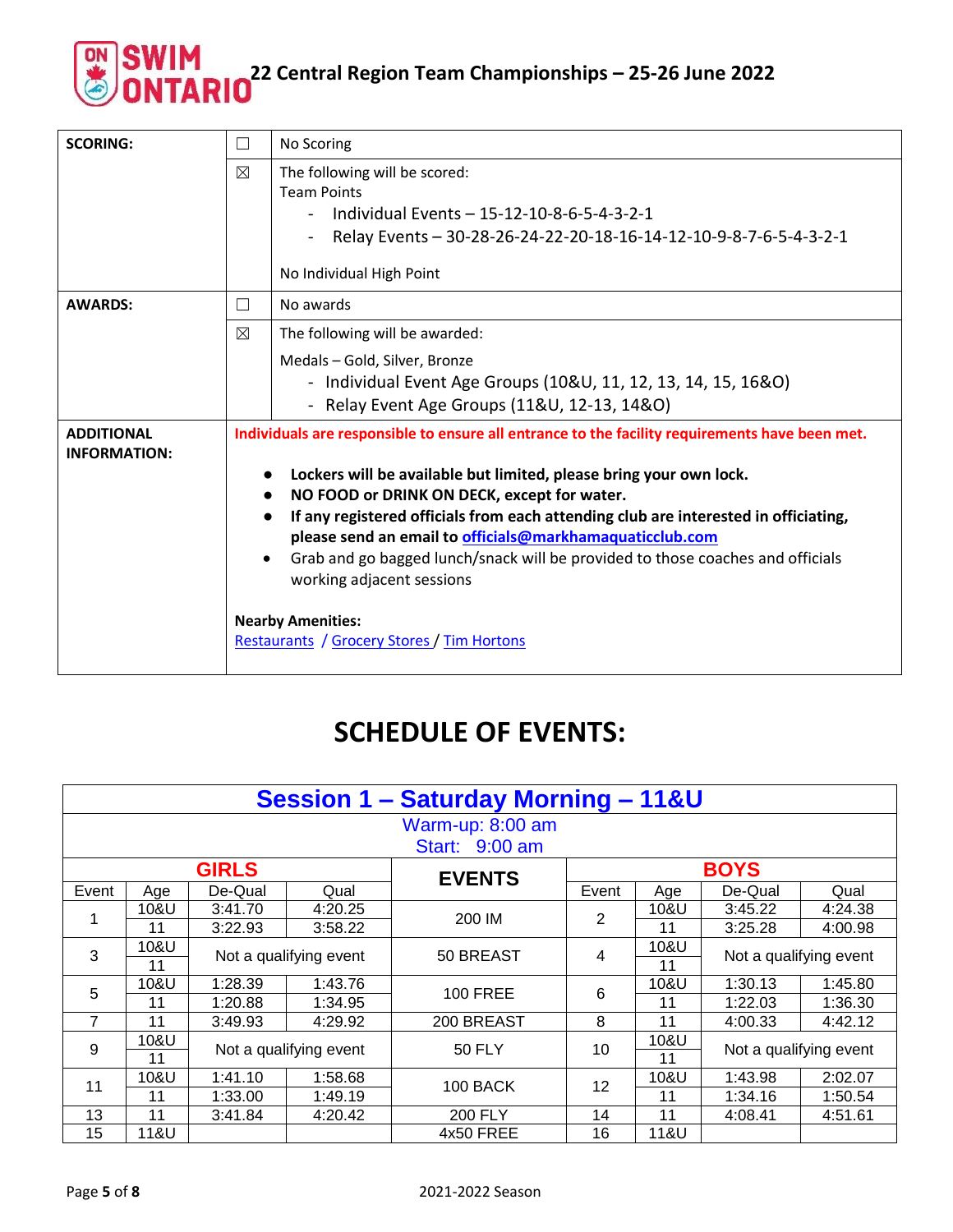|       | Session 2 - Saturday Early Afternoon - 12-13 |              |                        |                   |       |           |                        |         |  |  |  |  |
|-------|----------------------------------------------|--------------|------------------------|-------------------|-------|-----------|------------------------|---------|--|--|--|--|
|       |                                              |              |                        | Warm-up: 11:30 am |       |           |                        |         |  |  |  |  |
|       |                                              |              |                        | Start: 12:30 pm   |       |           |                        |         |  |  |  |  |
|       |                                              | <b>GIRLS</b> |                        | <b>EVENTS</b>     |       |           | <b>BOYS</b>            |         |  |  |  |  |
| Event | Age                                          | De-Qual      | Qual                   |                   | Event | Age       | De-Qual                | Qual    |  |  |  |  |
| 17    | 12                                           | 3:11.20      | 3:44.45                | 200 IM            | 18    | 12        | 3:11.20                | 3:44.45 |  |  |  |  |
|       | 13                                           | 2:59.52      | 3:24.00                |                   |       | 13        | 2:54.47                | 3:18.26 |  |  |  |  |
| 19    | 12                                           |              | Not a qualifying event | 50 BREAST         | 20    | 12        | Not a qualifying event |         |  |  |  |  |
|       | 13                                           |              |                        |                   |       | 13        |                        |         |  |  |  |  |
| 21    | 12                                           | 1:16.26      | 1:29.52                | <b>100 FREE</b>   | 22    | 12        | 1:15.68                | 1:28.84 |  |  |  |  |
|       | 13                                           | 1:12.12      | 1:21.95                |                   |       | 13        | 1:09.07                | 1:18.49 |  |  |  |  |
| 23    | 12                                           | 3:36.06      | 4:13.64                | 200 BREAST        | 24    | 12        | 3:36.06                | 4:13.64 |  |  |  |  |
|       | 13                                           | 3:23.35      | 3:51.08                |                   |       | 13        | 3:18.94                | 3:46.06 |  |  |  |  |
| 25    | 12                                           |              |                        | <b>50 FLY</b>     | 26    | 12        |                        |         |  |  |  |  |
|       | 13                                           |              | Not a qualifying event |                   |       | 13        | Not a qualifying event |         |  |  |  |  |
| 27    | 12                                           | 1:27.23      | 1:42.40                | 100 BACK          | 28    | 12        | 1:28.39                | 1:43.76 |  |  |  |  |
|       | 13                                           | 1:22.34      | 1:33.56                |                   |       | 13        | 1:19.57                | 1:30.43 |  |  |  |  |
|       | 12                                           | 3:23.35      | 3:58.72                |                   |       | 12        | 3:26.82                | 4:02.78 |  |  |  |  |
| 29    | 13                                           | 3:10.09      | 3:36.01                | <b>200 FLY</b>    | 30    | 13        | 3:07.88                | 3:33.50 |  |  |  |  |
| 31    | $12 - 13$                                    |              |                        | 4x50 FREE         | 32    | $12 - 13$ |                        |         |  |  |  |  |

|                       | Session 3 - Saturday Late Afternoon - 14&O |              |                        |                 |       |                 |                        |                        |  |  |  |  |
|-----------------------|--------------------------------------------|--------------|------------------------|-----------------|-------|-----------------|------------------------|------------------------|--|--|--|--|
|                       | Warm-up: 4:00 pm                           |              |                        |                 |       |                 |                        |                        |  |  |  |  |
| <b>Start: 5:00 pm</b> |                                            |              |                        |                 |       |                 |                        |                        |  |  |  |  |
|                       |                                            | <b>WOMEN</b> |                        | <b>EVENTS</b>   |       |                 | <b>MEN</b>             |                        |  |  |  |  |
| Event                 | Age                                        | De-Qual      | Qual                   |                 | Event | Age             | De-Qual                | Qual                   |  |  |  |  |
|                       | 14                                         | 2:48.38      | 3:03.68                |                 |       | 14              | 2:40.63                | 2:55.24                |  |  |  |  |
| 33                    | 15                                         | 2:46.64      | 3:01.79                | 200 IM          | 34    | 15              | 2:36.55                | 2:50.78                |  |  |  |  |
|                       | 16&O                                       | 2:42.66      | 2:59.11                |                 |       | <b>16&amp;O</b> | 2:29.09                | 2:45.61                |  |  |  |  |
|                       | 14                                         |              |                        |                 |       | 14              |                        |                        |  |  |  |  |
| 35                    | 15                                         |              | Not a qualifying event | 50 BREAST       | 36    | 15              | Not a qualifying event |                        |  |  |  |  |
|                       | <b>16&amp;O</b>                            |              |                        |                 |       | <b>16&amp;O</b> |                        |                        |  |  |  |  |
| 14<br>37<br>15        |                                            | 1:08.05      | 1:14.23                |                 |       | 14              | 1:04.38                | 1:10.24                |  |  |  |  |
|                       |                                            | 1:07.30      | 1:13.42                | <b>100 FREE</b> | 38    | 15              | 1:02.87                | 1:08.58                |  |  |  |  |
|                       | 16&O                                       | 1:05.89      | 1:12.97                |                 |       | <b>16&amp;O</b> | 59.96                  | 1:06.41                |  |  |  |  |
|                       | 14                                         | 3:11.27      | 3:28.66                |                 |       | 14              | 3:03.36                | 3:20.03                |  |  |  |  |
| 39                    | 15                                         | 3:10.70      | 3:28.03                | 200 BREAST      | 40    | 15              | 3:00.75                | 3:17.18                |  |  |  |  |
|                       | 16&O                                       | 3:08.28      | 3:26.42                |                 |       | 16&O            | 2:51.39                | 3:08.88                |  |  |  |  |
|                       | 14                                         |              |                        |                 |       | 14              |                        |                        |  |  |  |  |
| 41                    | 15                                         |              | Not a qualifying event | <b>50 FLY</b>   | 42    | 15              |                        | Not a qualifying event |  |  |  |  |
|                       | 16&O                                       |              |                        |                 |       | <b>16&amp;O</b> |                        |                        |  |  |  |  |
|                       | 14                                         | 1:17.13      | 1:24.14                |                 |       | 14              | 1:13.94                | 1:20.66                |  |  |  |  |
| 43                    | 15                                         | 1:16.02      | 1:22.93                | 100 BACK        | 44    | 15              | 1:12.02                | 1:18.56                |  |  |  |  |
|                       | <b>16&amp;O</b>                            | 1:13.65      | 1:21.67                |                 |       | <b>16&amp;O</b> | 1:08.13                | 1:15.17                |  |  |  |  |
|                       | 14                                         | 2:54.63      | 3:10.50                |                 |       | 14              | 2:48.07                | 3:03.35                |  |  |  |  |
| 45                    | 15                                         | 2:53.27      | 3:09.02                | <b>200 FLY</b>  | 46    | 15              | 2:43.52                | 2:58.38                |  |  |  |  |
|                       | <b>16&amp;O</b>                            | 2:45.26      | 3:03.01                |                 |       | <b>16&amp;O</b> | 2:31.87                | 2:47.35                |  |  |  |  |
| 47                    | 14&O                                       |              |                        | 4x50 FREE       | 48    | 14&O            |                        |                        |  |  |  |  |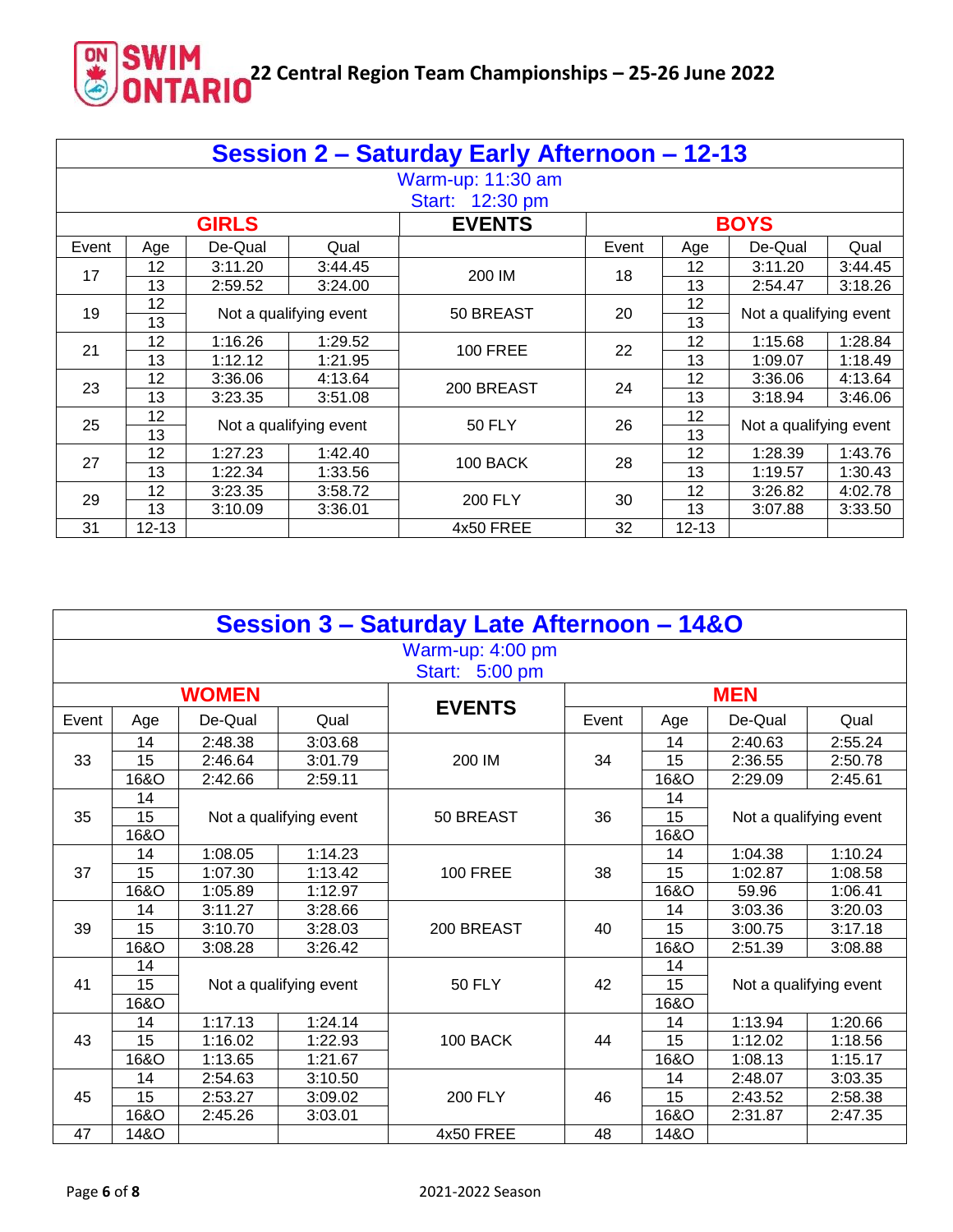

|                | <b>Session 4 - Sunday Morning - 11&amp;U</b> |                        |         |                 |       |      |                        |         |  |  |  |  |
|----------------|----------------------------------------------|------------------------|---------|-----------------|-------|------|------------------------|---------|--|--|--|--|
|                | Warm-up: 8:00 am                             |                        |         |                 |       |      |                        |         |  |  |  |  |
| Start: 9:00 am |                                              |                        |         |                 |       |      |                        |         |  |  |  |  |
|                |                                              | <b>GIRLS</b>           |         | <b>EVENTS</b>   |       |      | <b>BOYS</b>            |         |  |  |  |  |
| Event          | Age                                          | De-Qual                | Qual    |                 | Event | Age  | De-Qual                | Qual    |  |  |  |  |
|                | 10&U                                         | 3:14.72                | 3:48.58 | <b>200 FREE</b> | 50    | 10&U | 3:20.58                | 3:55.47 |  |  |  |  |
| 49<br>11       |                                              | 2:56.78                | 3:27.52 |                 |       | 11   | 3:00.24                | 3:31.59 |  |  |  |  |
| 51             | 10&U                                         | Not a qualifying event |         | 50 BACK         | 52    | 10&U | Not a qualifying event |         |  |  |  |  |
|                | 11                                           |                        |         |                 |       | 11   |                        |         |  |  |  |  |
| 53             | 10&U                                         | 1:46.87                | 2:05.46 | <b>100 FLY</b>  | 54    | 10&U | 1:52.08                | 2:11.57 |  |  |  |  |
|                | 11                                           | 1:36.47                | 1:53.25 |                 |       | 11   | 1:39.36                | 1:56.64 |  |  |  |  |
| 55             | 10&U                                         | 3:38.37                | 4:16.35 | 200 BACK        | 56    | 10&U | 3:48.77                | 4:28.56 |  |  |  |  |
|                | 11                                           | 3:18.73                | 3:53.29 |                 |       | 11   | 3:23.35                | 3:58.72 |  |  |  |  |
| 57             | 10&U                                         | 1:54.39                | 2:14.28 | 100 BREAST      | 58    | 10&U | 1:59.00                | 2:19.70 |  |  |  |  |
|                | 11                                           | 1:47.46                | 2:06.14 |                 |       | 11   | 1:49.77                | 2:08.86 |  |  |  |  |
|                | 10&U                                         | 39.86                  | 46.79   | <b>50 FREE</b>  | 60    | 10&U | 40.43                  | 47.47   |  |  |  |  |
| 59             | 11                                           | 36.97                  | 43.40   |                 |       | 11   | 37.27                  | 43.75   |  |  |  |  |
| 61             | 11&U                                         |                        |         | 4x50 MEDLEY     | 62    | 11&U |                        |         |  |  |  |  |

|          | Session 5 - Sunday Early Afternoon - 12-13 |                        |         |                 |       |           |                        |         |  |  |  |  |
|----------|--------------------------------------------|------------------------|---------|-----------------|-------|-----------|------------------------|---------|--|--|--|--|
|          | Warm-up: 11:30 am                          |                        |         |                 |       |           |                        |         |  |  |  |  |
|          | Start: 12:30 pm                            |                        |         |                 |       |           |                        |         |  |  |  |  |
|          |                                            | <b>GIRLS</b>           |         | <b>EVENTS</b>   |       |           | <b>BOYS</b>            |         |  |  |  |  |
| Event    | Age                                        | De-Qual                | Qual    |                 | Event | Age       | De-Qual                | Qual    |  |  |  |  |
|          | 12                                         | 2:46.38                | 3:15.32 | <b>200 FREE</b> | 64    | 12        | 2:45.22                | 3:13.95 |  |  |  |  |
| 63<br>13 |                                            | 2:36.39                | 2:57.71 |                 |       | 13        | 2:31.97                | 2:52.69 |  |  |  |  |
| 65       | 12                                         | Not a qualifying event |         | 50 BACK         | 66    | 12        | Not a qualifying event |         |  |  |  |  |
|          | 13                                         |                        |         |                 |       | 13        |                        |         |  |  |  |  |
| 67       | 12                                         | 1:29.54                | 1:45.11 | <b>100 FLY</b>  | 68    | 12        | 1:28.96                | 1:44.44 |  |  |  |  |
|          | 13                                         | 1:23.44                | 1:34.81 |                 |       | 13        | 1:20.12                | 1:31.05 |  |  |  |  |
| 69       | 12                                         | 3:07.17                | 3:39.73 | 200 BACK        | 70    | 12        | 3:07.75                | 3:40.40 |  |  |  |  |
|          | 13                                         | 2:57.94                | 3:22.20 |                 |       | 13        | 2:53.51                | 3:17.18 |  |  |  |  |
| 71       | 12                                         | 1:41.10                | 1:58.68 | 100 BREAST      | 72    | 12        | 1:40.52                | 1:58.00 |  |  |  |  |
|          | 13                                         | 1:33.94                | 1:46.75 |                 |       | 13        | 1:32.28                | 1:44.86 |  |  |  |  |
|          | 12                                         | 35.24                  | 41.36   | 50 FREE         |       | 12        | 34.43                  | 40.41   |  |  |  |  |
| 73       | 13                                         | 33.14                  | 37.66   |                 | 74    | 13        | 31.49                  | 35.79   |  |  |  |  |
| 75       | $12 - 13$                                  |                        |         | 4x50 MEDLEY     | 76    | $12 - 13$ |                        |         |  |  |  |  |